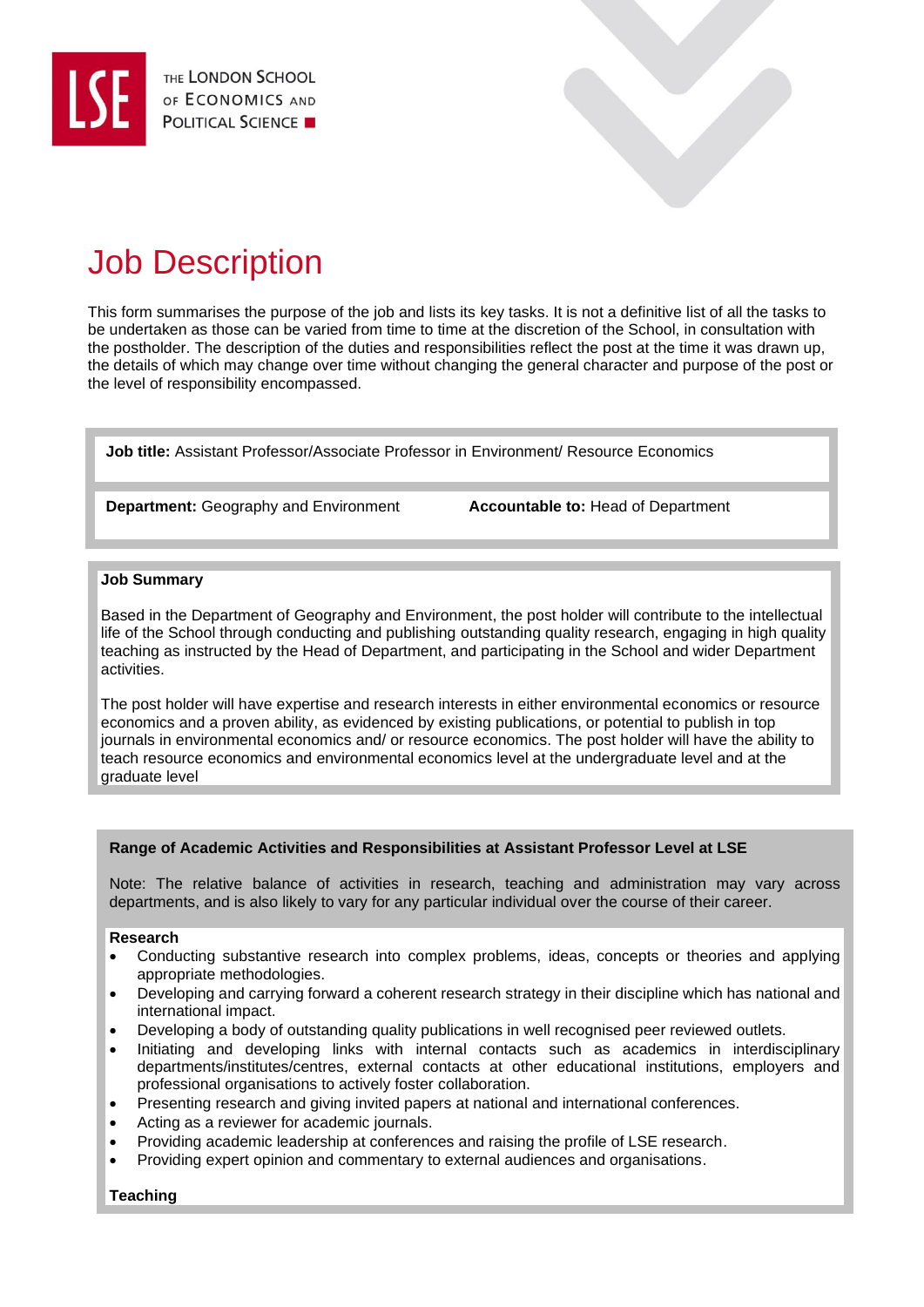- Contributing to the intellectual life of the School by engaging in high quality core teaching.
- Contributing to the monitoring and enhancement of quality in teaching within the department.
- Actively seeking and pursuing training in teaching technology and practice, for example by undertaking the PGCertHE to associate level.
- Teaching and examining undergraduate and masters level students.
- Acting as personal adviser and providing pastoral care.
- Supervising PhD students (but not sole supervisory responsibility for research students whilst pre-Interim Review).
- Developing innovative and attractive courses, shaping and influencing curriculum development and actively contributing to the review of courses in accordance with departmental strategy.
- Supervising hourly-paid teachers, including organising and delegating work, arranging induction and providing training and guidance.
- Actively contributing to departmental teaching administration.
- Participate in initiatives to support the Department's provision of co-curricular and extra-curricular learning for geography and environmental students. This may include field-trips and other off-campus educational activities for undergraduate and postgraduate students.
- Contribute to lifelong learning teaching activities supported by the Department (e.g. LSE Summer School, executive and on-line courses)

# **Activities relating to departmental administration and management and/or School-wide service**

- Fostering departmental collegiality and fulfilling individual responsibilities as set out by the Head of Department and/or other senior colleagues.
- Actively contributing to the intellectual life of the department and to the work of the School overall, for example:
	- o Attending and participating in departmental meetings.
	- o Acting as a member of and/or chairing departmental, inter-departmental or School committees, e.g. exam boards and sub-boards.
	- o Participating in departmental hiring searches and making shortlisting recommendations for new members of academic staff.
	- $\circ$  Liaising with central and departmental administration across the School to resolve issues concerning programme development, student welfare and examinations etc.
- Engaging with external institutions, organisations and the wider community to support research, teaching and School strategic objectives.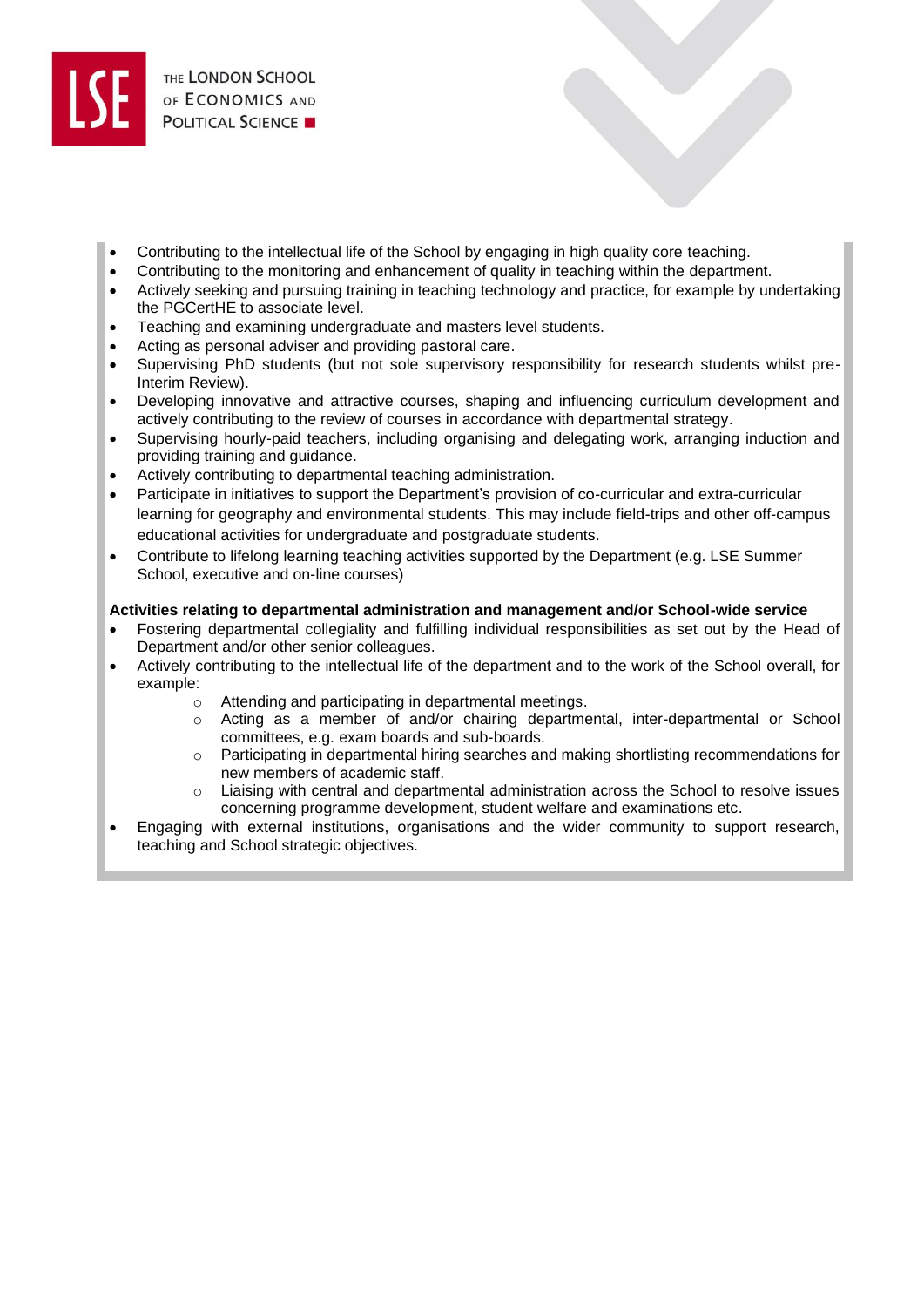# **Job Summary: Associate Professor in Environmental/Resource Economics**

The post holder will have expertise and research interests in environmental economics and/ or resource economics and a proven record of outstanding research. The post holder will have a significant track record of excellence in teaching especially resource economics and/ or environmental economics at graduate level as well as a willingness to act as Programme Director for the MSc Environmental Economics and Climate Change.

## **Range of Academic Activities and Responsibilities at Associate Professor Level at LSE As above (Assistant Professor Role with the following additions/amendments)**

Note: The relative balance of activities in research, teaching and administration may vary across departments, and is also likely to vary for any particular individual over the course of their career.

#### **Research**

- Publishing research in top quality and well recognised international peer-reviewed outlets.
- Developing and carrying forward a coherent research strategy in their discipline which achieves public recognition and a sustained national and international impact.
- Leading peer reviewed funding bids which develop and enhance research support for the specialist area.
- Applying for, negotiating and managing large research projects, grants and/or research centres.
- Contributing to the leadership of department research strategy.
- Chairing and membership of boards of international journals and other bodies related to the discipline

#### **Teaching**

- Acting as a role model for teaching methods through excellent practice.
- Leading and developing courses, supervising small teaching teams and ensuring a high standard of teaching quality is delivered to students.
- Supervising and examining PhD students.

#### **Activities relating to departmental /School management and administration**

- Contributing to the overall management of the department in areas such as budget management and business planning and contributing to departmental level strategic planning.
- Contributing to strategic deliberations and making decisions at Institutional level, e.g. through office holding and chairing/ membership of School committees.
- Undertaking key administrative roles and/or taking substantial responsibility within the department, e.g. Programme Director, Chair of Examination Board, membership of departmental search committees or Deputy Head of Department.
- Mentoring and appraising junior staff and providing advice on their career development.
- Support departmental academic recruitment activity membership of relevant search committees.

### **Flexibility**

To deliver services effectively, a degree of flexibility is needed, and the post holder may be required to perform work not specifically referred to above.